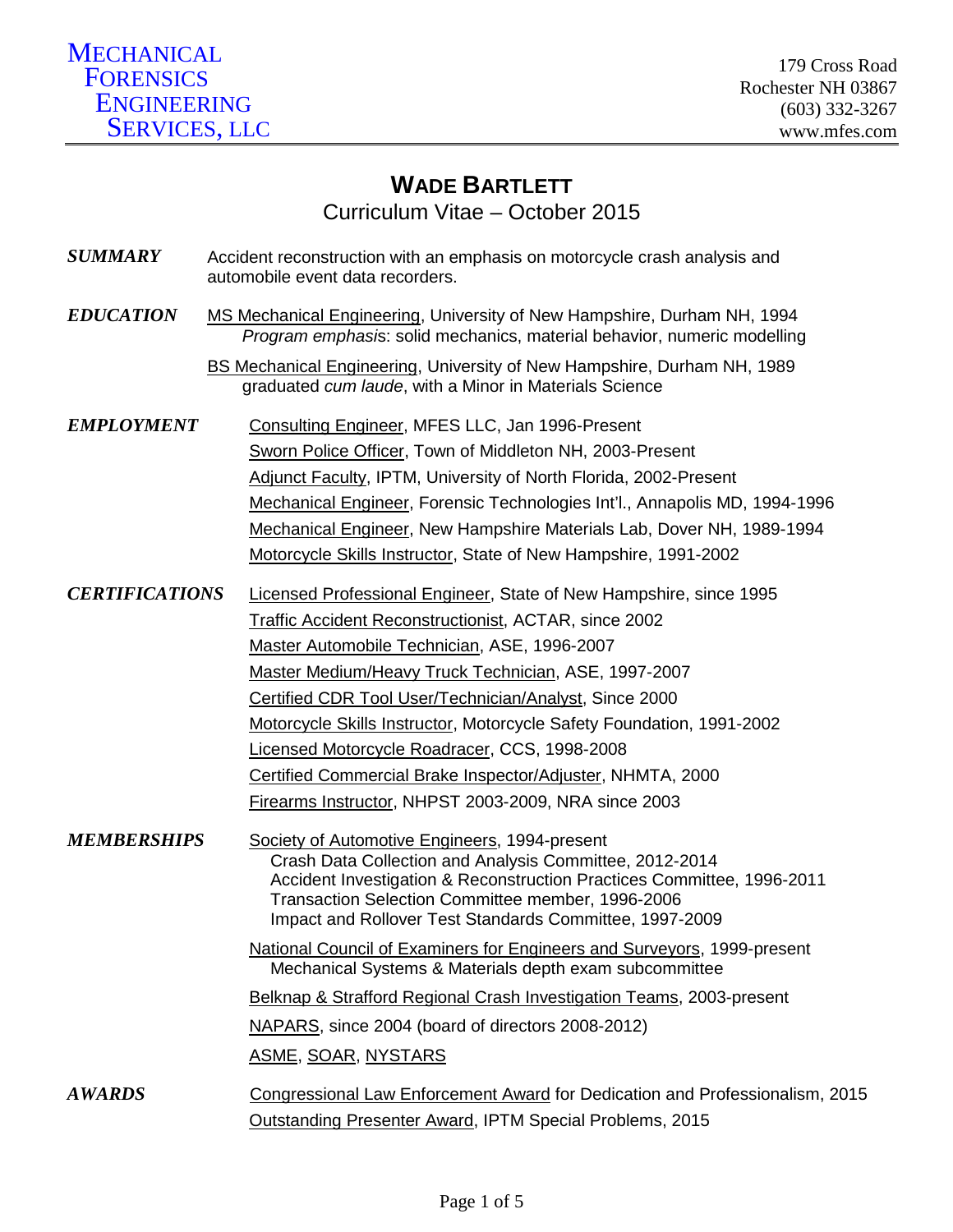Page 2 of 5 Wade Bartlett Curriculum Vitae October 2015

#### *CLASSES TAUGHT*

Event Data Recorders in Traffic Crash Reconstruction, 1-week IPTM class, 2013, 2014 Advanced Motorcycle Crash Reconstruction, 1-week class, 11 times 2006-2014, WA ME OH WI ON, SC Motorcycle Crash Investigation, 1-week IPTM class, 2003, 2004, 2008 Conducting & Validating Vehicle Testing, 2-day IPTM class, IL Sep 2008 Commercial Motor Vehicle Crash Investigation, 1-week IPTM class, 2005 Traffic Crash Reconstruction, 2-week IPTM class, twice in 2002

### *INVITED LECTURES*

Motorcycle Evasive Maneuvers, IPTM Clearwater FL May 2015, ARC-CSI Las Vegas June 2015 Friction & Secondary Slap, Joint Conference, Atlantic City NJ, 2013 Motorcycle Update, PSP Conference, PA 2013 Motorcycle Crush Analysis, Joint Conference, Fishkill NY 2012; IATAI 2012 Friction in Special Situations, NHSP In-Service, Concord NH 2012 Crush and Momentum in Motorcycle Crash Analysis, IPTM Special Problems, April 2011 Sensitivity and Uncertainty in Crash Analysis, PSP Conference, PA 2010 Heavy Truck Braking Evaluation, NAPARS Joint Conference, MD 2009 SUVs and Critical Speed Yaw Analysis, ARC/CSI Conference, NV 2009 Motorcycle Braking and Crush Analysis, SATAI Conference, NV 2009 CSY Analysis in Unusual Situations, PSP Recon. Seminar 2008, NJAARS Joint Conference 2008 Putting a Forensic Engineer on your Case, Vermont Trial Lawyers Assoc CLE Program, Oct 2007 Automotive Technology & Crash Reconstruction, MTL CLE Program, Portland ME, Sep 2006 Motorcycle & Automotive Technology Update, IATAI Annual Conference, Bloomington IN, Sep 2006 Critical Speed Yaw Analysis on Various Surfaces, Maine State Police In-Service, Augusta ME, Sep 2006 Heavy Truck Braking Analysis, Pennsylvania State Police Reconstruction Seminar, 2006 Reconstruction of CMV crashes, NAPARS conference, Augusta ME, May 2006 Bobtail Tractor and TT Unit Collisions with Stationary Vehicles, IPTM Special Problems, FL, 2006 Critical Speed Yaw Analysis, SAE Accident Reconstruction Symposium, Ventura CA, Nov. 2005 Momentum Vector Diagramming, Pennsylvania State Police Reconstruction Seminar, 2005 Introduction to "Black Box" technology,

Commonwealth Auto Reinsurers Seminar, May 2004

Safe Driving Summit, State of NH, Nov 2004

Critical Speed Yaw Testing and Literature Review, IPTM Special Problems, March 2004 Motorcycle Drop/Drag Testing and Analysis, IPTM Special Problems, March 2003 Vehicle Sensors and Technology, IPTM Special Problems, March 2003 Motorcycle Crash Testing/Results, IPTM Special Problems, March 2002 So This is What the Hurt Report was Talking About, Mass. Rider Ed. Program Update, 2002 Vehicle Mechanical Failures, Gulfstream Technical Recon. Society, Palm Beach FL, 2001 Forensic Vehicle Considerations for Initial Investigators, presented six times 2000-2003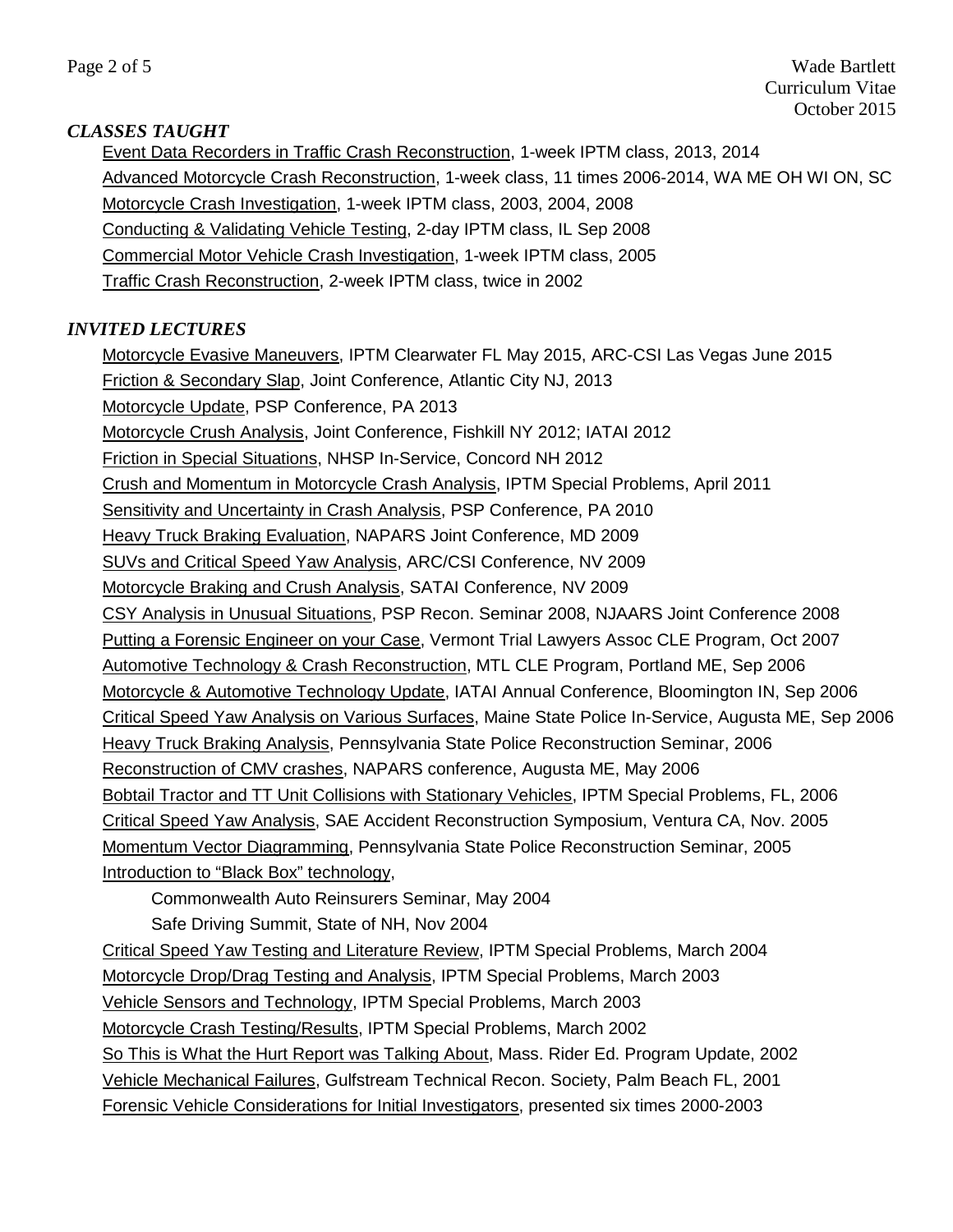## *PROFESSIONAL DEVELOPMENT (since 1995)*

Joint Reconstruction Conference, NJ '08, MD '09, NY '12, NJ '13, ME '14, MD '15 MapScenes Forensic CAD 2013, CFS, Aug '15 ARC/CSI Crash Conference, Las Vegas NV, June '06, '07, '09, '13, '15 Special Problems in Accident Reconstruction, IPTM, Jacksonville FL, 2001-2007, '11, '15 Advanced Steering and Suspension Systems Damage Analysis, I-CAR DAM15, Las Vegas NV, Nov '14 Society of Automotive Engineers Annual Congress, Detroit MI, 1996, 1997, '00-'08, '10, '11, '13, '14 PA State Police Accident Reconstruction Seminar, '03-'06, '08, '13 CDR User's Conference, Dallas TX, Feb.2006, Houston TX '07, '08, '12, '13 Optics, Lighting, Visibility and Night Photography, Clearly Visible Presentations, May 2012 IATAI Annual Conference, Bloomington IN, '06, '08, '12 Geothermal Systems, Halfmoon Seminars, Manchester NH, August 2011 CDR Technician/Analyst class, CDR-Trainers, Stratham NH, June 2011 National Crash Analysis Center Conference, Ashland VA, October 2010 Failure Analysis Methods, SAE, May 2010 Statistical Analysis of Time Dependent Failures, SAE, May 2010 AR-15 Comprehensive Armorer Course, Weapons System Training Council, April 2010 Using Excel for Crash Reconstruction, Millersville MD, Feb 2010 9<sup>th</sup> Annual International conference ITAI/EVU, Hinckley Island, England, 2009 Bosch CDR Technician/Analyst, Mar 2008, Feb 2009 SAE Highway Vehicle Event Data Recorder Symposium, Ashburn VA, June 2004, Sep 2007 CMV Collision Reconstruction, NAPARS, Augusta ME, May 2006 SAE Accident Reconstruction Symposium, Ventura CA, Nov 2005 South Carolina Accident Reconstructionists, annual conference July 2005 PE-Update Seminar, ME Society of Professional Engineers, Portland ME, Feb 2005 Vehicle Autopsy, NYSTARS, Albany NY, 2003 Commercial Vehicle AI/AR, IPTM June 2003 Vetronix Crash Data Retrieval Seminar, Santa Barbara CA 2000, Baltimore MD, 2002 AIRIL '01, Vancouver Canada, 2001 Heavy Truck Suspensions, NHMTA / Fleet Pro, 2001 Summer Training Session, Gulfstream Tech. Recon. Soc., West Palm Beach FL, 2001 World Reconstruction Exposition, College Station TX, 2000 Air Foundations, NHMTA / Fleet Pro, 2000 Front End Repair Seminar, Robbins Auto & Moog, 1999 Advanced Electric Systems Service Clinic, Robbins Auto and AC Delco, 1999 State of the Art in Reconstruction, IAARS, 1998 Vehicle Damage & Energy Relationship in Collision Reconstruction, TEEX, 1998 OBD II Clinic, Robbins Auto & AC Delco, 1998 Automatic Transmission Clinic, Robbins Auto & AC Delco, 1998 Penguin Motorcycle Roadracing School, NHIS, Loudon NH, 1997 Robust Engineering, ASME Seminar, 1995 Pole Side Impact & Heavy Truck Braking Performance, SAE, 1995 Heavy Truck Mechanics and Dynamics, University of Michigan, 1995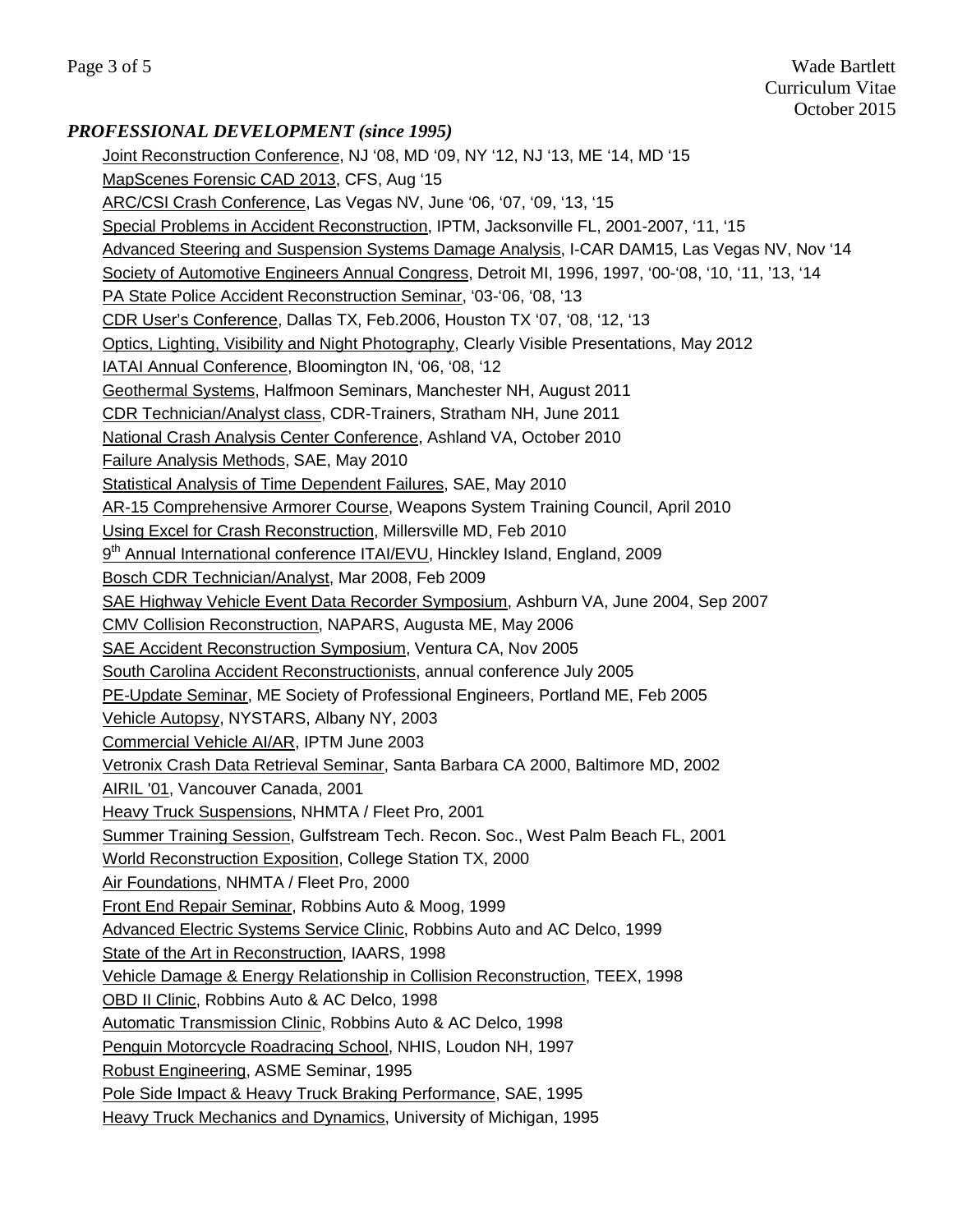#### *PUBLICATIONS*

Using Limited Vehicle Data to Estimate Time/Distance/Speed Relationships for an Accelerating Automobile, *ARJ* 25(5), September/October 2015, pg. 43

Event Data Recorders in Motorcycles, *Motorcycle Consumer News*, May 2015, 46(5), pg. 38

Subaru EDR – A Case Study, **ARJ** 25(3), May/June 2015

Time and Distance Required for a Motorcycle to Turn Away from an Obstacle Bartlett & Meyers; *SAE* 2014-01-0478, doi:10.4271/2014-01-0478

Evaluating motorcycle speed from crush damage using the Searle Method *IMPACT*, Journal of the ITAI, Kent, UK, Spring 2014

25 Moving Motorcycle into Stationary Car Tests: CA<sup>2</sup>RS 2009 Data Bartlett, Focha, Kauderer; **ARJ** 23(4), July/August 2013

Determining When an Object Enters the Headlight Beam Pattern of a Vehicle Muttart, Bartlett, Kauderer, Johnston, Romoser, Unarski, Barshinger; *SAE* 2013-01-0787

Dry Pavement Stops with and without ABS: New Vericom Data, Bartlett & Jobe; **ARJ** 23(2), Mar/Apr 2013

Tire Fire Case Study, **ARJ** 23(1), Jan/Feb 2013

Accuracy of Event Data in the 2010 and 2011 Toyota Camry during Steady State and Braking Conditions, Ruth, Bartlett, Daily; *SAE* 2012-01-0999, *Int. J. Pass. Cars – Electronic & Electrical Syst.* 5:358-372

Influence of riding experience on glance behavior, brake response time and deceleration rates by drivers and motorcyclists, Muttart, Fisher, Kauderer, Bartlett, Peck, Guderian, Ton, Muttart; *6th International Driving Symposium on Human Factors in Driver Assessment, Training & Vehicle Design*, Olympic Valley CA, 2011

Glance and stopping behavior at intersections when motorcycle riding and driving Muttart, Peck, Guderian, Bartlett, Ton, Kauderer, Fisher, Manning; Technical paper 11-0721. Washington, D. C.: **Transportation Research Board of the National Academies**, 2011

Glancing and Stopping Behavior of Motorcyclists and Car Drivers at Intersections, Muttart, Peck, Guderian, Bartlett, Ton, Kauderer, Fisher, Manning; **Transportation Research Record** No.2265, pg.81-88, 2011

Estimating Motorcycle Acceleration Profiles, **Collision** 6(1), 2011

Lean Angle Selection by Motorcycle Riders, Bartlett, Baxter, Wright; **ARJ** 21(2) 29-30, Mar/Apr 2011

Braking Rates for Students in a Motorcycle Training Program, Bartlett & Greear; **ARJ** 20(6), Nov/Dec 2010

Cone Of Departure: A Good Idea, But Not A Law, Bartlett & Schmidt; *Collision* 5(2), 2010

Braking on Dry Pavement and Gravel With and Without ABS, Bartlett & Wright; *SAE* 2010-01-0066

Yaw Tests on Grass and Gravel, Bartlett & Wright; Proceedings, *1st ITAI–EVU Conf., Hinckley UK, 2009*

Motorcycle Crush Analysis, *ARJ* 19(2), Mar/Apr 2009

Skid Testing on Snowy Paved Roadways, *ARJ* 19(1), Jan/Feb 2009

Monte Carlo Analysis of Motorcycle/Automobile Collision, Bartlett & Craig; *ARJ* 18(6), Nov/Dec 2008

CSY Tests w/ ABS & ESC on Pavement, Gravel, and Grass, Bartlett & Wright; *ARJ* 18(3), May/June 2008

Getting Data from Destroyed SDMs: Transferring EEPROMS Between Modules, *Collision* 3(1), 2008

Monte Carlo Analysis for Accident Reconstruction, **AIQ** #49, Winter 2008

EDR Durability and 49CFR563 Survivability Requirements, *Collision* 2(1), 2007

Motorcycle Slide-to-Stop Tests: IPTM Data thru 2006, Bartlett, Baxter, Robar; *AIQ* #46, Spring 2007